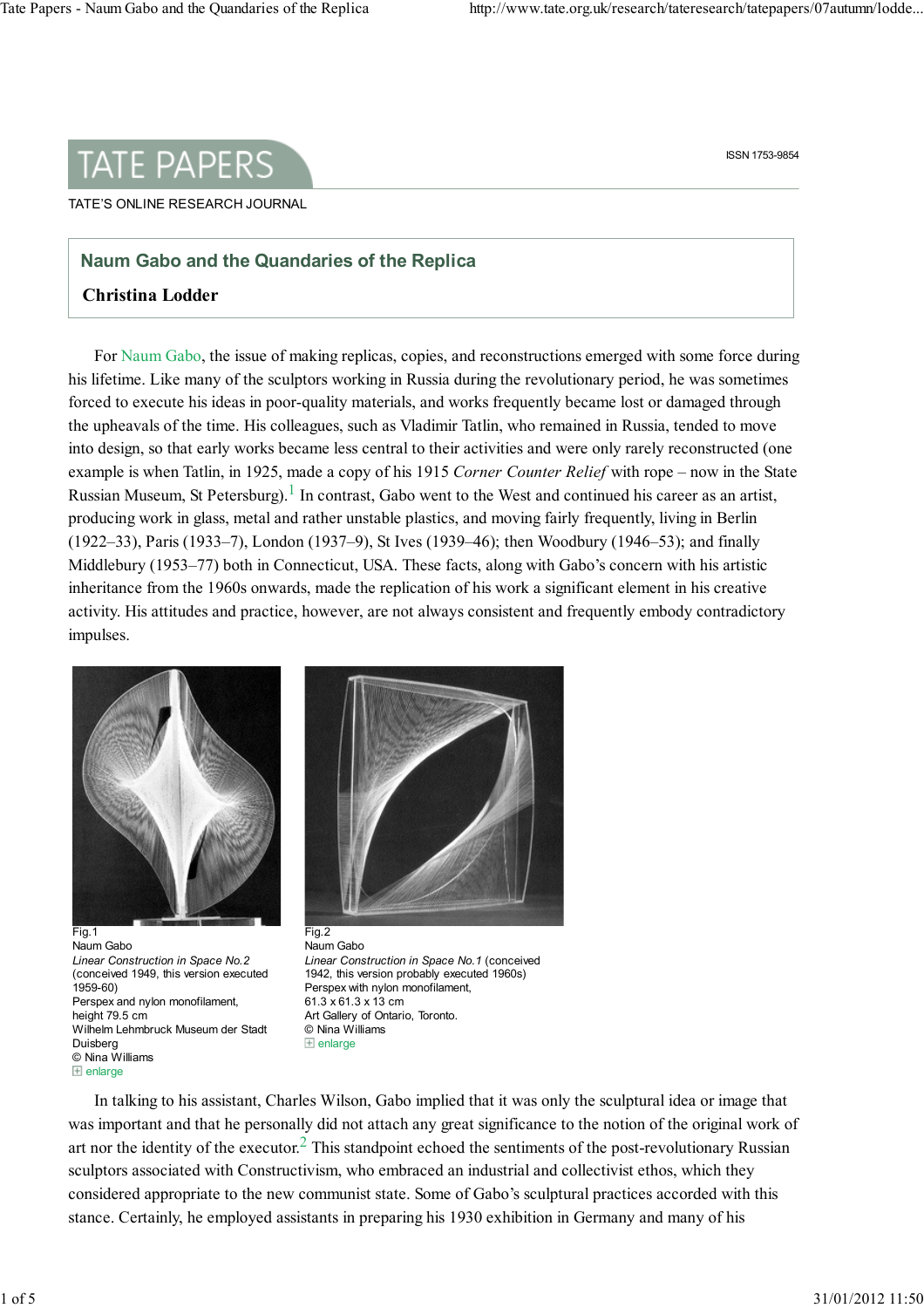small-scale works, particularly from the 1960s onwards, were not made by him, but by Wilson, under Gabo's supervision.



Fig.3 Naum Gabo Constructed Head No.2 (conceived c.1916) Galvanised iron, originally painted with yellow ochre, height 45 cm Private collection © Nina Williams  $\boxplus$  enlarge



Naum Gabo Constructed Head No.2 (conceived c.1916, this version probably executed c.1923) Ivory Rhodoid, height 43 cm Museum of Fine Arts, Dallas © Nina Williams  $\boxplus$  enlarge

From the start, Gabo himself made multiple versions of particular sculptures, sometimes incorporating slight alterations. For instance, he made twenty-six versions of Linear Construction in Space No.2 (some virtually identical, others at different scales; hanging and with bases; with and without black insets) $3$  and seventeen of *Linear Construction in Space No.1* (fig.1 and fig.2).<sup>4</sup> Whereas all of these were made in plastic, other works were produced in a variety of media. Gabo produced several copies of a work that he considered his first masterpiece – Constructed Head No.2 (fig.3). This had originally been made in metal, but painted with yellow ochre. Gabo produced a plastic version in the mid 1920s in Germany (fig.4) and thirty years later a phosphor-bronze copy, both at the same scale as the original.<sup>5</sup> When he reconstructed the original, which had been disassembled for decades, he stripped off the residue of paint to expose the metal material. In 1966, he and Wilson made the first of four very large, Cor-ten steel versions of Head No.2, and he exhibited one of these alongside the original metal *Head* in 1968.<sup>6</sup> He also produced later metal versions of *Spheric Theme*, although many of the earlier versions had been in plastic (fig.5).<sup>7</sup>



Fig.5 Naum Gabo Spheric Theme: Translucent Variation (c.1937, this version executed 1951 as a replacement of original of 1938-9) Perspex, diameter 57.3 cm Solomon R. Guggenheim Museum, New York © Nina Williams  $\boxplus$  enlarge



Fig.6 Naum Gabo Square Relief lost original (c.1920, this version 1937) Plastic on metal base, 44.5 x 44.5 x 16.5 cm Private collection © Nina Williams  $\boxplus$  enlarge

Gabo's use of plastics made the production of replicas vital for practical as well as aesthetic reasons.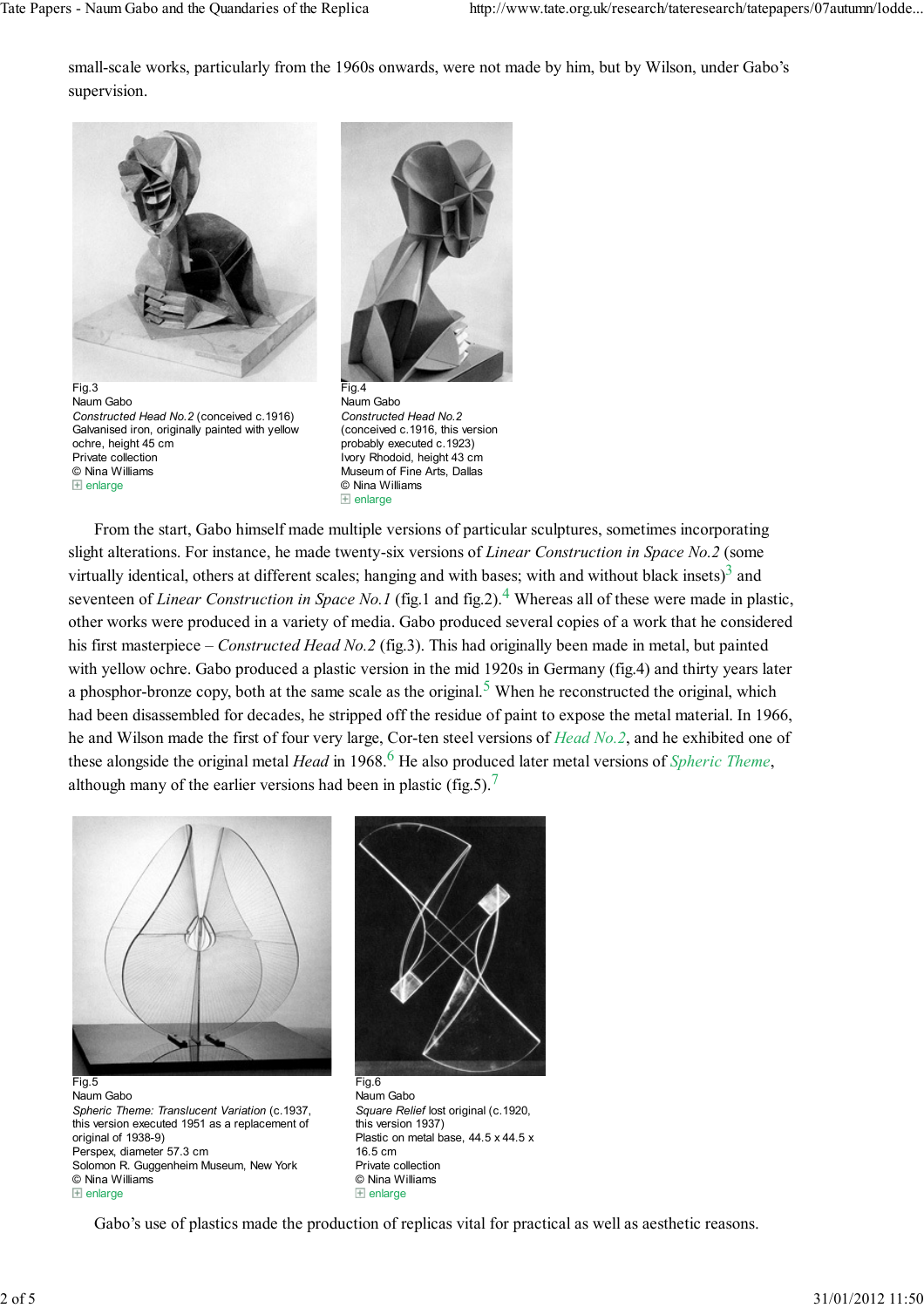Originally, the material was chosen on the basis of ideological and aesthetic precepts rather than practical considerations: Gabo believed that the artist should embrace modernity, which involved not only new ideas of space and time in sculpture, and forms redolent of advanced science and technology, but also industrial culture and its new materials, especially plastics. The availability of improved plastics (with greater clarity and flexibility) led Gabo to make exact copies or replicas of works. From the late 1930s he used Perspex (in America, Plexiglas), to make copies of works that had previously been executed in Rhodoid or other early plastics. In 1937, for instance, he remade the 1920 Square Relief (fig.6).<sup>8</sup> He also later restored constructions such as Red Cavern, c.1926, Construction in a Niche, 1930, and Spheric Theme with Perspex Rods.<sup>9</sup>

Despite any evidence to the contrary, Gabo constantly refuted the idea that the plastics from which he chose to construct his sculptures could be inherently unstable or fragile. He stated, 'it [the work] will continue to be intact, unless deliberately broken'.<sup>10</sup> As this statement suggests, Gabo often thought that damage was caused by negligence on the part of the owner. For instance, in 1967, when the Philadelphia Museum of Art's Construction in Space: Two Cones (fig.7) started disintegrating, Gabo suggested it was because it was kept in an airtight case, although spectrographic analysis proved that the plastic was decaying.<sup>11</sup> When it was returned to him for assessment, Gabo took the opportunity to make templates, from which he made an exact replica. He even used cellulose acetate, presumably to prove that the Philadelphia Museum had been in the wrong. This replica is now in the Tate; it lasted well but has deteriorated badly in the last few years.<sup>12</sup> Yet Gabo could also be very understanding. When a member of staff at the Tate Gallery dropped the large Linear Construction No.2, which Gabo had donated in memory of Herbert Read, Gabo made a replica without a murmur of reproach.<sup>13</sup>



Fig.7 Naum Gabo Construction in Space: Two Cones (conceived c.1928, this version executed 1968 as replica of 1936 original) Cellulose acetate, 27 x 31 x 24 cm Tate © Nina Williams  $\boxplus$  enlarge



Fig.8 Naum Gabo Construction on a Line 1937 Rhodoid and Perspex, 43.4 x 43.6 x 19.2 cm Private collection © Nina Williams  $\boxplus$  enlarge

The fragility of plastic, as well as its instability, caused problems. Repairs were often required, but because of his emotional attachment to his work, Gabo sometimes considered the owner of a broken construction to be unworthy to continue in possession of the work. He told Margaret Gardiner that her Construction on a Line (fig.8) was irreparable and 'the mere fact that you did not keep the piece in a proper way was, at that time, a sign of indifference to it on your part'.<sup>14</sup> He kept the work for over twenty years. After his death, the sculpture was deemed irreparable and the surviving fragments were placed in the Tate Archive. In 1965, when the architect who had received a sculpture as part payment for his work on the Middlebury house twelve years before, returned the sculpture for repair, Gabo stated that nothing could be done and paid the architect the original fee. Gabo did, however, repair and resell the work. Likewise, when the *Spheric Theme* that Kay Sage had left to the Mattatuck Museum in Waterbury was returned for restoration, he stated that he had destroyed it, although he had, in fact, repaired it.<sup>15</sup>

Gabo set a high value on his time, which could be spent executing new works that he could sell, or in developing new ideas. He therefore tended to charge high prices for repairing or restoring works, which often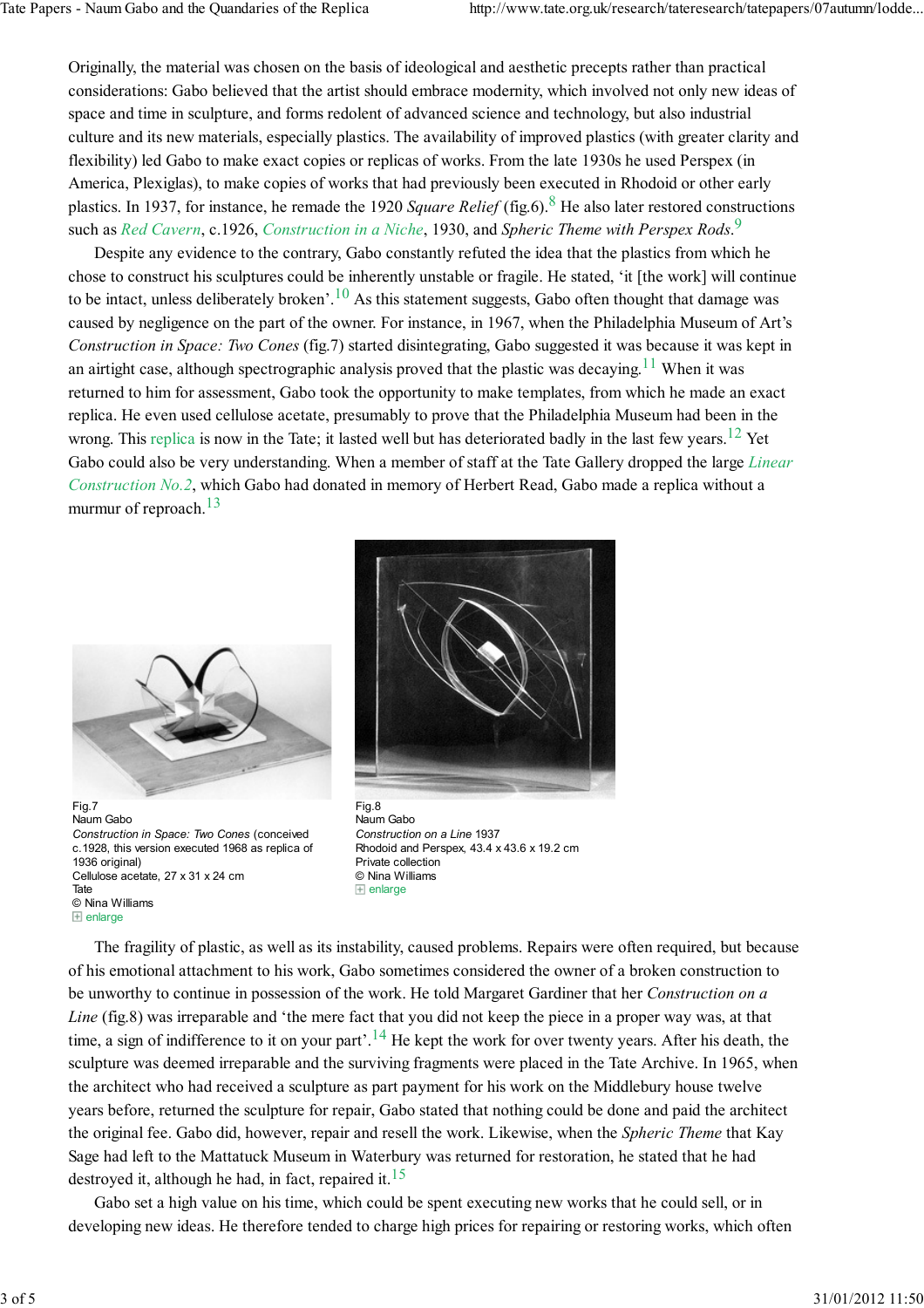entailed a large degree of reconstruction. In the 1950s he unsuccessfully asked Margaret Gardiner for £1,000 (the price of a new work) to repair her *Construction in Space with Crystalline Centre*.<sup>16</sup> Gabo's emphasis on money in these transactions reflected his desire to receive appropriate remuneration for his work at all times. It also reflected his experience of financial insecurity. Gabo's family had been fairly prosperous, but lost everything with the Russian Revolution of October 1917. Gabo then experienced periods of acute poverty in emigration, especially in Paris, where at one point, in despair, he tried to commit suicide.

Gabo was clearly aware that, after completion, a replica was indistinguishable from the original work and thus came to share its aesthetic status. In his correspondence with the Philadelphia Museum of Art, over its decaying Two Cones, he indicated this, arguing that he should, therefore, be paid an appropriate sum for making it. He also stated that it cost him as much time to make a replica as make a new work that he could sell. Hence, he offered to make a replica of Two Cones for \$15,000. This was less than his usual prices, but the Museum could not afford it and commissioned a copy in Plexiglas from a model-maker to keep as a record of the decayed original. $17$ 

For all the apparent impersonality of his art, it is clear that Gabo was concerned about the authorship of replicas, owing to both aesthetic and financial reasons. He certainly did not allow replicas or reconstructions by others except under exceptional circumstances. For instance, in 1968, he gave permission for Witt Wittnebert to produce a replica of *Kinetic Construction* (*Standing Wave*) for the Museum of Modern Art's exhibition, *The Machine as Seen at the End of the Mechanical Age*,  $^{18}$  and in 1974 allowed Tate to make a working model of the work for public display.<sup>19</sup> His willingness to allow someone other than himself or his assistants to copy this particular work may have been conditioned by the fact that he considered it to be a demonstration of kinetic possibilities in sculpture, rather than a fully developed sculpture in its own right.<sup>20</sup>

In the case of enlargements or large public works, Gabo frequently had to entrust others with the production process. In the 1960s a project for enlarging Column had floundered in part, precisely because of his desire to ensure aesthetic quality.<sup>21</sup> In 1971, however, Gabo had enough faith in Knud Jensen, director of the Louisiana Museum, to allow him to oversee the construction of a pair of large Columns in Denmark, using Gabo's model, his specifications, and incorporating transparent plastic bars and rings that he had made. $^{22}$ Sculptures like the *Bijenkorf* and the *St Thomas's Fountain* were also made by teams of specialists in workshops, with Gabo overseeing the process as much as possible. $^{23}$ 

Eventually, Gabo was forced to acknowledge the instability of the early plastics and even the more fragile quality of works made in plastic as opposed to those produced in materials like metal. Considerations of durability may have also encouraged Gabo to consider welding metal works, which led him to begin working with Wilson. With Wilson's help, Gabo started making metal versions of works previously made in plastic. In 1965, he made a metal version of *Torsion*, which is a larger version of the Perspex *Torsion* of c.1937 (both now in Tate's collection).<sup>24</sup> Towards the end of his life he and Wilson also collaborated on restoring several works from the 1920s, which involved reassembling complete sculptures as well as reconstructing individual components. With the encouragement of the artist's family, Wilson continued this process after Gabo's death. $25$ 

The visual appearance of replicas of Gabo's works is often more successful than that of replications of sculptures by his colleagues. The reconstructions of Konstantin Medunetsky's works (1991), based on archival photographs, differ markedly from the one surviving sculpture in which colour is a crucial component.<sup>26</sup> Likewise, despite Martyn Chalk's meticulous attention to detail, his reconstructions of Tatlin's works look 'wrong',  $27$  precisely because of the newness of the materials. Tatlin's reliefs were usually made from worn materials and he intensified the varied sensations of the surfaces by working them with plaster, steam or other substances.<sup>28</sup> In contrast, Gabo aspired to a pristine, machine-tooled finish. He deliberately used Perspex to remake earlier works such as *Square Relief*, not because the earlier plastic was necessarily decaying (although in some cases it was), but because Perspex emulated the marvellous transparency and translucency of glass but was far more flexible.

A posthumous replica is necessarily a reinterpretation. In Gabo's case, the making of such objects is especially necessary because of his choice of materials, but it also represents a more natural continuation of his own working practices and aesthetic commitments than might be the case with sculpture conforming to a more 'handcrafted' aesthetic.